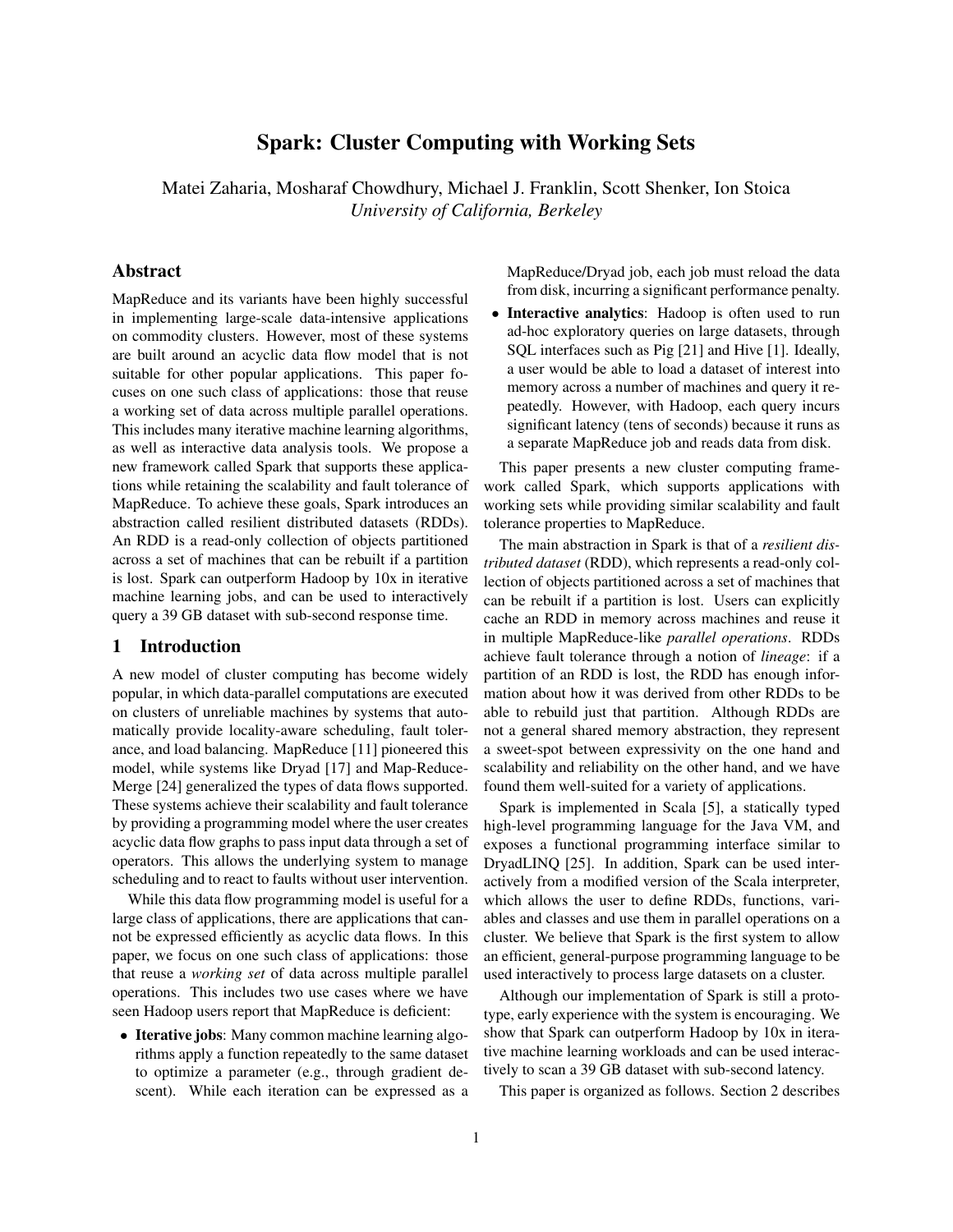Spark's programming model and RDDs. Section 3 shows some example jobs. Section 4 describes our implementation, including our integration into Scala and its interpreter. Section 5 presents early results. We survey related work in Section 6 and end with a discussion in Section 7.

## 2 Programming Model

To use Spark, developers write a *driver program* that implements the high-level control flow of their application and launches various operations in parallel. Spark provides two main abstractions for parallel programming: *resilient distributed datasets* and *parallel operations* on these datasets (invoked by passing a function to apply on a dataset). In addition, Spark supports two restricted types of *shared variables* that can be used in functions running on the cluster, which we shall explain later.

#### 2.1 Resilient Distributed Datasets (RDDs)

A resilient distributed dataset (RDD) is a read-only collection of objects partitioned across a set of machines that can be rebuilt if a partition is lost. The elements of an RDD need not exist in physical storage; instead, a handle to an RDD contains enough information to *compute* the RDD starting from data in reliable storage. This means that RDDs can always be reconstructed if nodes fail.

In Spark, each RDD is represented by a Scala object. Spark lets programmers construct RDDs in four ways:

- From a *file* in a shared file system, such as the Hadoop Distributed File System (HDFS).
- By *"parallelizing"* a Scala collection (e.g., an array) in the driver program, which means dividing it into a number of slices that will be sent to multiple nodes.
- By *transforming* an existing RDD. A dataset with elements of type  $A$  can be transformed into a dataset with elements of type B using an operation called *flatMap*, which passes each element through a user-provided function of type  $A \Rightarrow List[B].$ <sup>1</sup> Other transformations can be expressed using *flatMap*, including *map* (pass elements through a function of type  $A \Rightarrow B$ ) and *filter* (pick elements matching a predicate).
- By changing the *persistence* of an existing RDD. By default, RDDs are lazy and ephemeral. That is, partitions of a dataset are materialized on demand when they are used in a parallel operation (e.g., by passing a block of a file through a map function), and are discarded from memory after use.<sup>2</sup> However, a user can alter the persistence of an RDD through two actions:
	- The *cache* action leaves the dataset lazy, but hints that it should be kept in memory after the first time it is computed, because it will be reused.

– The *save* action evaluates the dataset and writes it to a distributed filesystem such as HDFS. The saved version is used in future operations on it.

We note that our *cache* action is only a hint: if there is not enough memory in the cluster to cache all partitions of a dataset, Spark will recompute them when they are used. We chose this design so that Spark programs keep working (at reduced performance) if nodes fail or if a dataset is too big. This idea is loosely analogous to virtual memory.

We also plan to extend Spark to support other levels of persistence (e.g., in-memory replication across multiple nodes). Our goal is to let users trade off between the cost of storing an RDD, the speed of accessing it, the probability of losing part of it, and the cost of recomputing it.

#### 2.2 Parallel Operations

Several parallel operations can be performed on RDDs:

- *reduce*: Combines dataset elements using an associative function to produce a result at the driver program.
- *collect*: Sends all elements of the dataset to the driver program. For example, an easy way to update an array in parallel is to parallelize, map and collect the array.
- *foreach*: Passes each element through a user provided function. This is only done for the side effects of the function (which might be to copy data to another system or to update a shared variable as explained below).

We note that Spark does not currently support a grouped reduce operation as in MapReduce; reduce results are only collected at one process (the driver).<sup>3</sup> We plan to support grouped reductions in the future using a "shuffle" transformation on distributed datasets, as described in Section 7. However, even using a single reducer is enough to express a variety of useful algorithms. For example, a recent paper on MapReduce for machine learning on multicore systems [10] implemented ten learning algorithms without supporting parallel reduction.

#### 2.3 Shared Variables

Programmers invoke operations like *map*, *filter* and *reduce* by passing closures (functions) to Spark. As is typical in functional programming, these closures can refer to variables in the scope where they are created. Normally, when Spark runs a closure on a worker node, these variables are copied to the worker. However, Spark also lets programmers create two restricted types of *shared variables* to support two simple but common usage patterns:

• *Broadcast variables*: If a large read-only piece of data (e.g., a lookup table) is used in multiple parallel operations, it is preferable to distribute it to the workers only once instead of packaging it with every closure. Spark lets the programmer create a "broadcast vari-

<sup>1</sup>*flatMap* has the same semantics as the *map* in MapReduce, but *map* is usually used to refer to a one-to-one function of type  $A \Rightarrow B$  in Scala.

<sup>&</sup>lt;sup>2</sup>This is how "distributed collections" function in DryadLINQ.

 $3$ Local reductions are first performed at each node, however.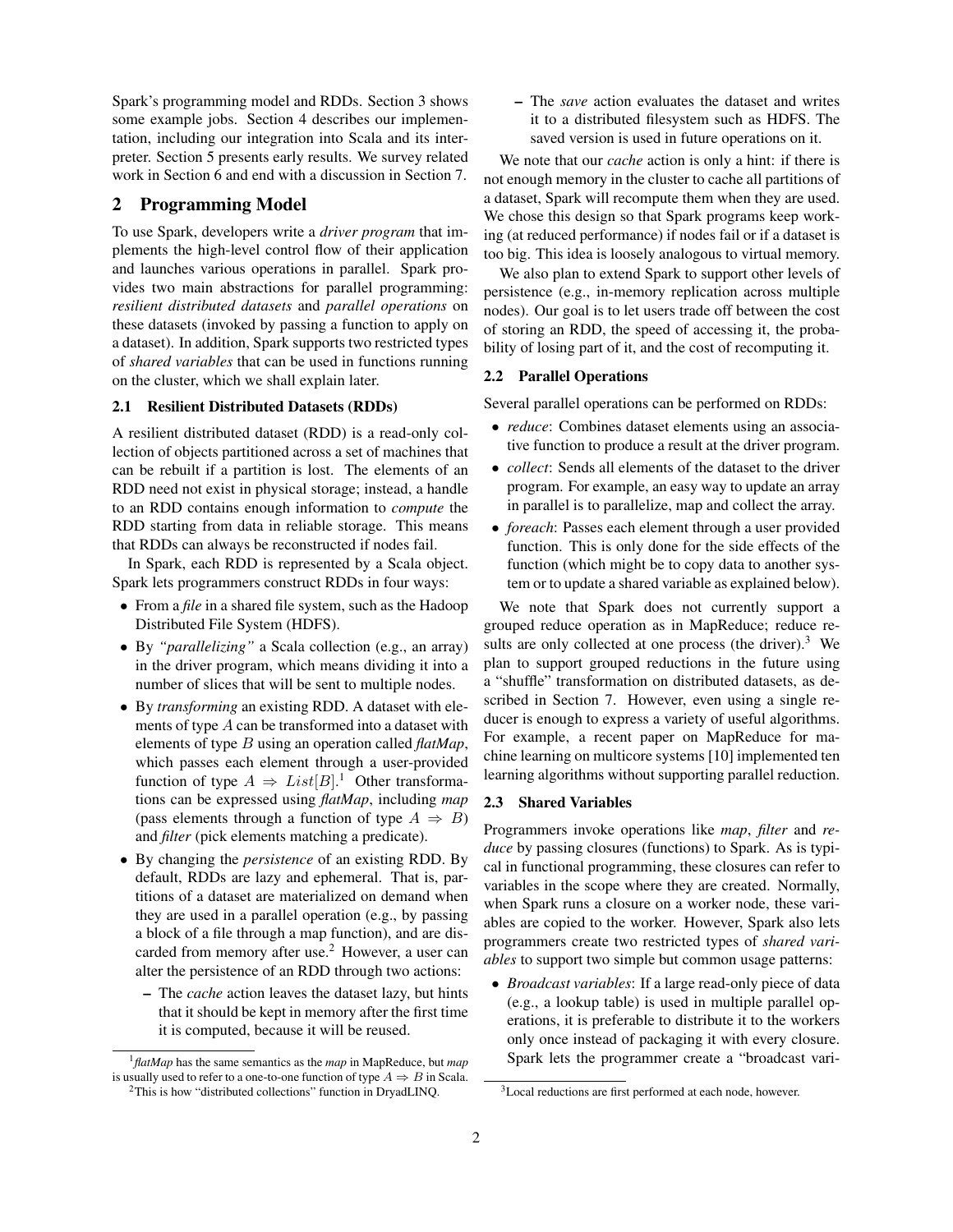able" object that wraps the value and ensures that it is only copied to each worker once.

• *Accumulators*: These are variables that workers can only "add" to using an associative operation, and that only the driver can read. They can be used to implement counters as in MapReduce and to provide a more imperative syntax for parallel sums. Accumulators can be defined for any type that has an "add" operation and a "zero" value. Due to their "add-only" semantics, they are easy to make fault-tolerant.

### 3 Examples

We now show some sample Spark programs. Note that we omit variable types because Scala supports type inference.

#### 3.1 Text Search

Suppose that we wish to count the lines containing errors in a large log file stored in HDFS. This can be implemented by starting with a file dataset object as follows:

```
val file = spark.textFile("hdfs://...")val errs = file.filter(_.contains("ERROR"))
val ones = \text{errs}.\text{map} ( => 1)
val count = ones. reduce( +_ )
```
We first create a distributed dataset called file that represents the HDFS file as a collection of lines. We transform this dataset to create the set of lines containing "ER-ROR" (errs), and then map each line to a 1 and add up these ones using *reduce*. The arguments to *filter*, *map* and *reduce* are Scala syntax for function literals.

Note that errs and ones are lazy RDDs that are never materialized. Instead, when *reduce* is called, each worker node scans input blocks in a streaming manner to evaluate ones, adds these to perform a local reduce, and sends its local count to the driver. When used with lazy datasets in this manner, Spark closely emulates MapReduce.

Where Spark differs from other frameworks is that it can make some of the intermediate datasets persist across operations. For example, if wanted to reuse the errs dataset, we could create a cached RDD from it as follows:

```
val cachedErrs = errs.cache()
```
We would now be able to invoke parallel operations on cachedErrs or on datasets derived from it as usual, but nodes would cache partitions of cachedErrs in memory after the first time they compute them, greatly speeding up subsequent operations on it.

#### 3.2 Logistic Regression

The following program implements logistic regression [3], an iterative classification algorithm that attempts to find a hyperplane  $w$  that best separates two sets of points. The algorithm performs gradient descent: it starts  $w$  at a random value, and on each iteration, it sums a function of  $w$  over the data to move  $w$  in a direction that improves it. It thus benefits greatly from caching the data in memory across iterations. We do not explain logistic regression in detail, but we use it to show a few new Spark features.

```
// Read points from a text file and cache them
val points = spark.textFile(...)
                  .map(parsePoint).cache()
// Initialize w to random D-dimensional vector
var w = Vector.random(D)// Run multiple iterations to update w
for (i <- 1 to ITERATIONS) {
  val grad = spark.accumulator(new Vector(D))
  for (p <- points) { // Runs in parallel
    val s = (1/(1+exp(-p.y*(w dot p.x))) - 1)*p.ygrad += s * p.x}
  w -= grad.value
}
```
First, although we create an RDD called points, we process it by running a for loop over it. The for keyword in Scala is syntactic sugar for invoking the foreach method of a collection with the loop body as a closure. That is, the code for  $(p \le -\text{points})$  {body} is equivalent to points. for each  $(p \Rightarrow \{body\})$ . Therefore, we are invoking Spark's parallel foreach operation.

Second, to sum up the gradient, we use an accumulator variable called gradient (with a value of type  $Vector$ ). Note that the loop adds to gradient using an overloaded  $+=$  operator. The combination of accumulators and  $for$ syntax allows Spark programs to look much like imperative serial programs. Indeed, this example differs from a serial version of logistic regression in only three lines.

#### 3.3 Alternating Least Squares

Our final example is an algorithm called alternating least squares (ALS). ALS is used for collaborative filtering problems, such as predicting users' ratings for movies that they have not seen based on their movie rating history (as in the Netflix Challenge). Unlike our previous examples, ALS is CPU-intensive rather than data-intensive.

We briefly sketch ALS and refer the reader to [27] for details. Suppose that we wanted to predict the ratings of  $u$ users for m movies, and that we had a partially filled matrix  $R$  containing the known ratings for some user-movie pairs. ALS models  $R$  as the product of two matrices  $M$ and U of dimensions  $m \times k$  and  $k \times u$  respectively; that is, each user and each movie has a k-dimensional "feature vector" describing its characteristics, and a user's rating for a movie is the dot product of its feature vector and the movie's. ALS solves for  $M$  and  $U$  using the known ratings and then computes  $M \times U$  to predict the unknown ones. This is done using the following iterative process:

- 1. Initialize  $M$  to a random value.
- 2. Optimize  $U$  given  $M$  to minimize error on  $R$ .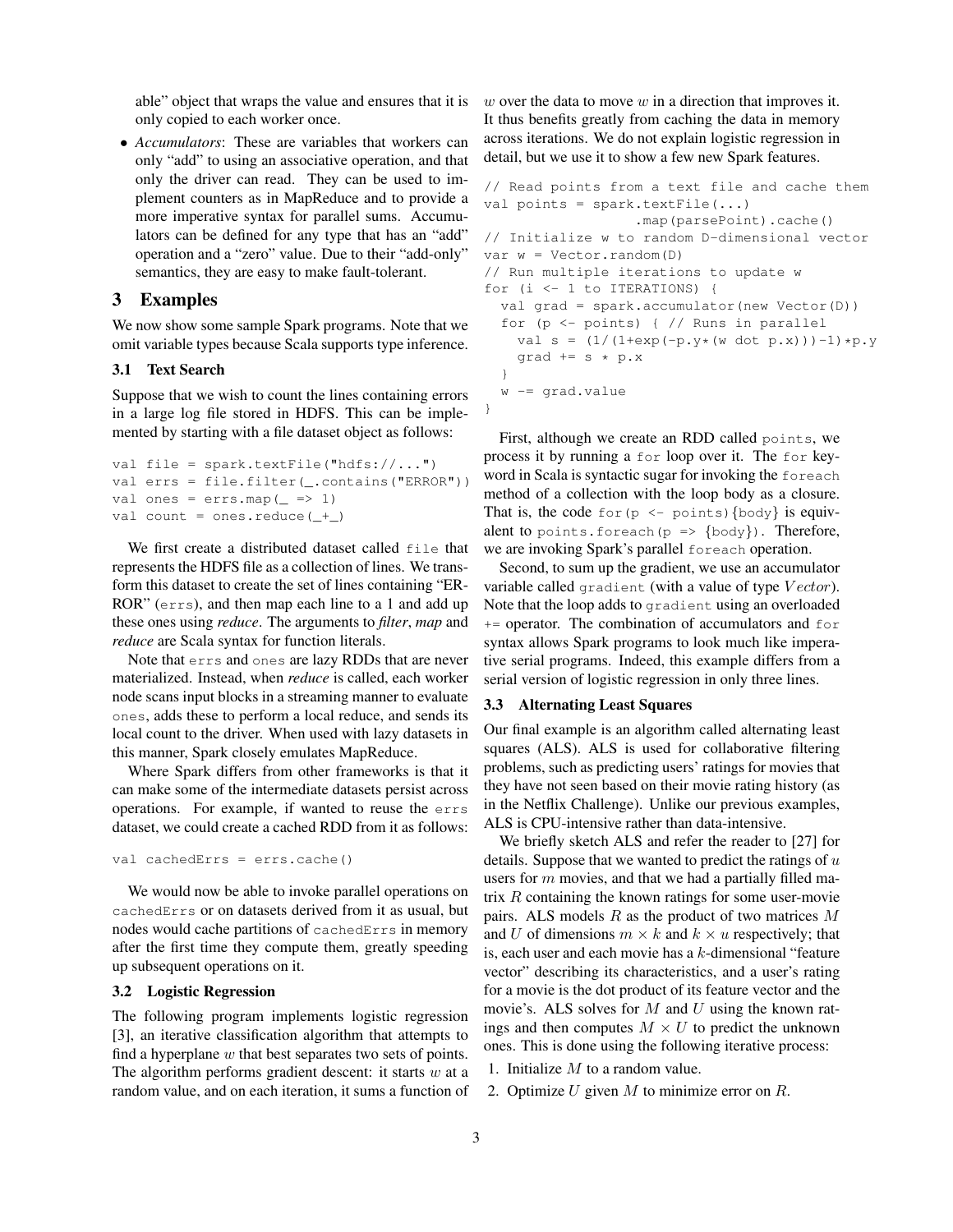- 3. Optimize  $M$  given  $U$  to minimize error on  $R$ .
- 4. Repeat steps 2 and 3 until convergence.

ALS can be parallelized by updating different users / movies on each node in steps 2 and 3. However, because all of the steps use  $R$ , it is helpful to make  $R$  a broadcast variable so that it does not get re-sent to each node on each step. A Spark implementation of ALS that does is shown below. Note that we *parallelize* the collection 0 until u (a Scala range object) and *collect* it to update each array:

```
val Rb = spark.broadcast(R)
for (i \leq 1 to ITERATIONS) {
  U = spark.parallelize(0 until u)
            .map(j \implies \text{updateUser}(j, Rb, M))
            .collect()
  M = spark.parallelize(0 until m)
            .map(j => updateUser(j, Rb, U))
            .collect()
```
#### }

### 4 Implementation

Spark is built on top of Mesos [16, 15], a "cluster operating system" that lets multiple parallel applications share a cluster in a fine-grained manner and provides an API for applications to launch tasks on a cluster. This allows Spark to run alongside existing cluster computing frameworks, such as Mesos ports of Hadoop and MPI, and share data with them. In addition, building on Mesos greatly reduced the programming effort that had to go into Spark.

The core of Spark is the implementation of resilient distributed datasets. As an example, suppose that we define a cached dataset called cachedErrs representing error messages in a log file, and that we count its elements using *map* and *reduce*, as in Section 3.1:

```
val file = spark.textFile("hdfs://...")val errs = file.filter(_.contains("ERROR"))
val cachedErrs = errs.cache()
val ones = cachedErrs.map( => 1)
val count = ones. reduce( + )
```
These datasets will be stored as a chain of objects capturing the *lineage* of each RDD, shown in Figure 1. Each dataset object contains a pointer to its parent and information about how the parent was transformed.

Internally, each RDD object implements the same simple interface, which consists of three operations:

- *getPartitions*, which returns a list of partition IDs.
- *getIterator(partition)*, which iterates over a partition.
- *getPreferredLocations(partition)*, which is used for task scheduling to achieve data locality.

When a parallel operation is invoked on a dataset, Spark creates a *task* to process each partition of the dataset and sends these tasks to worker nodes. We try to send each



Figure 1: Lineage chain for the distributed dataset objects defined in the example in Section 4.

task to one of its preferred locations using a technique called delay scheduling [26]. Once launched on a worker, each task calls *getIterator* to start reading its partition.

The different types of RDDs differ only in how they implement the RDD interface. For example, for a *Hdfs-TextFile*, the partitions are block IDs in HDFS, their preferred locations are the block locations, and *getIterator* opens a stream to read a block. In a *MappedDataset*, the partitions and preferred locations are the same as for the parent, but the iterator applies the map function to elements of the parent. Finally, in a *CachedDataset*, the *getIterator* method looks for a locally cached copy of a transformed partition, and each partition's preferred locations start out equal to the parent's preferred locations, but get updated after the partition is cached on some node to prefer reusing that node. This design makes faults easy to handle: if a node fails, its partitions are re-read from their parent datasets and eventually cached on other nodes.

Finally, shipping tasks to workers requires shipping closures to them—both the closures used to define a distributed dataset, and closures passed to operations such as *reduce*. To achieve this, we rely on the fact that Scala closures are Java objects and can be serialized using Java serialization; this is a feature of Scala that makes it relatively straightforward to send a computation to another machine. Scala's built-in closure implementation is not ideal, however, because we have found cases where a closure object references variables in the closure's outer scope that are not actually used in its body. We have filed a bug report about this, but in the meantime, we have solved the issue by performing a static analysis of closure classes' bytecode to detect these unused variables and set the corresponding fields in the closure object to null. We omit the details of this analysis due to lack of space.

Shared Variables: The two types of shared variables in Spark, broadcast variables and accumulators, are implemented using classes with custom serialization formats. When one creates a broadcast variable  $b$  with a value  $v$ ,  $v$  is saved to a file in a shared file system. The serialized form of  $b$  is a path to this file. When  $b$ 's value is queried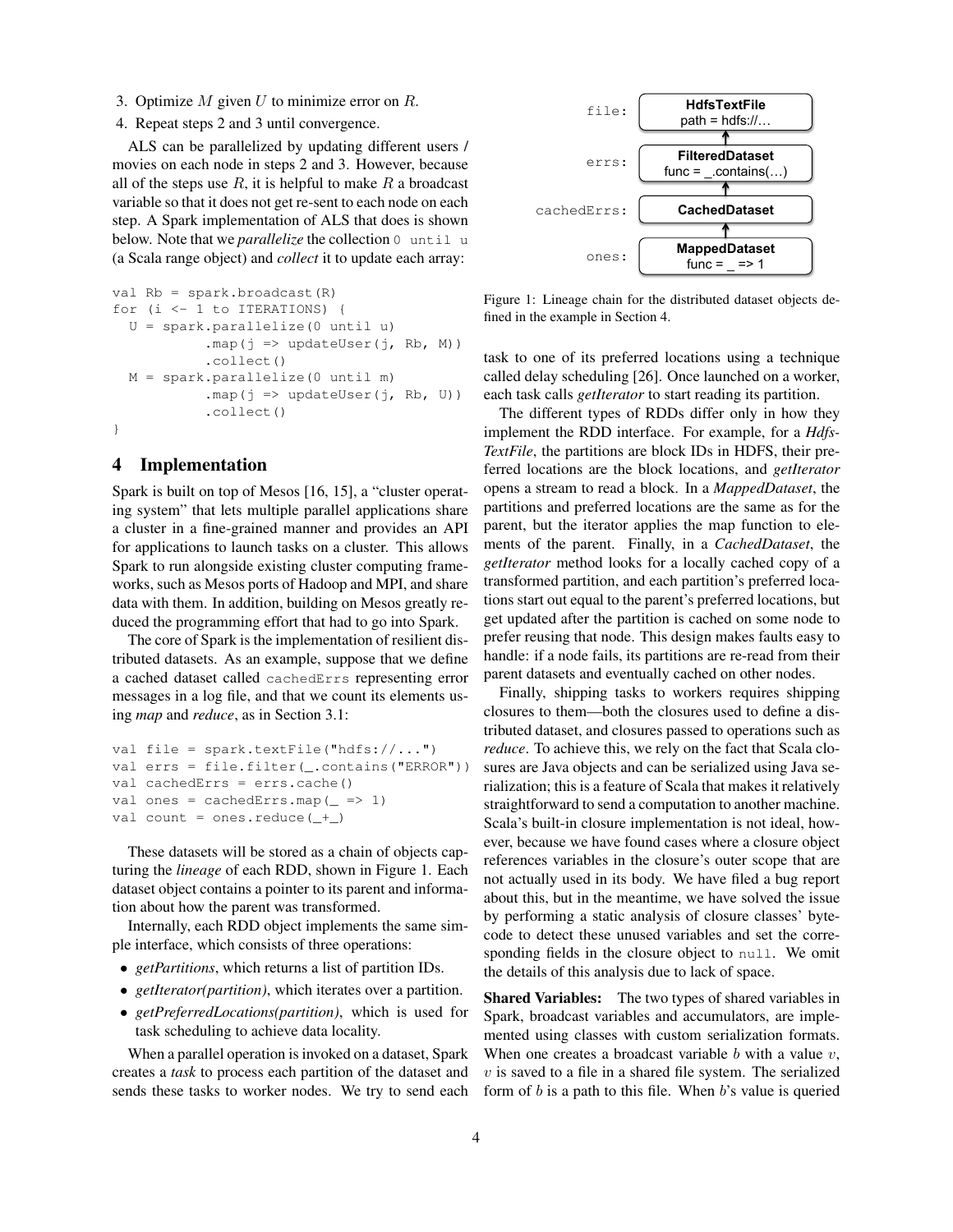on a worker node, Spark first checks whether  $v$  is in a local cache, and reads it from the file system if it isn't. We initially used HDFS to broadcast variables, but we are developing a more efficient streaming broadcast system.

Accumulators are implemented using a different "serialization trick." Each accumulator is given a unique ID when it is created. When the accumulator is saved, its serialized form contains its ID and the "zero" value for its type. On the workers, a separate copy of the accumulator is created for each thread that runs a task using thread-local variables, and is reset to zero when a task begins. After each task runs, the worker sends a message to the driver program containing the updates it made to various accumulators. The driver applies updates from each partition of each operation only once to prevent doublecounting when tasks are re-executed due to failures.

Interpreter Integration: Due to lack of space, we only sketch how we have integrated Spark into the Scala interpreter. The Scala interpreter normally operates by compiling a class for each line typed by the user. This class includes a singleton object that contains the variables or functions on that line and runs the line's code in its constructor. For example, if the user types var  $x = 5$  followed by  $\text{print}\left(x\right)$ , the interpreter defines a class (say  $Line1)$  containing  $x$  and causes the second line to compile to println(Line1.getInstance().x). These classes are loaded into the JVM to run each line. To make the interpreter work with Spark, we made two changes: when it is created. When the accumulator is saved, it is observed into the state of the state of variable is to D and the "served" value for simulator is subsequent in the scalar of the state in the same state in the same

- 1. We made the interpreter output the classes it defines to a shared filesystem, from which they can be loaded by the workers using a custom Java class loader.
- 2. We changed the generated code so that the singleton object for each line references the singleton objects for previous lines directly, rather than going through the static getInstance methods. This allows closures to capture the current state of the singletons they reference whenever they are serialized to be sent to a worker. If we had not done this, then updates to the singleton objects (e.g., a line setting  $x = 7$  in the example above) would not propagate to the workers.

### 5 Results

Although our implementation of Spark is still at an early stage, we relate the results of three experiments that show its promise as a cluster computing framework.

Logistic Regression: We compared the performance of the logistic regression job in Section 3.2 to an implementation of logistic regression for Hadoop, using a 29 GB dataset on 20 "m1.xlarge" EC2 nodes with 4 cores each. The results are shown in Figure 2. With Hadoop, each iteration takes 127s, because it runs as an independent MapReduce job. With Spark, the first iteration takes 174s



Figure 2: Logistic regression performance in Hadoop and Spark.

iterations take only 6s, each because they reuse cached data. This allows the job to run up to 10x faster.

We have also tried crashing a node while the job was running. In the 10-iteration case, this slows the job down by 50s (21%) on average. The data partitions on the lost node are recomputed and cached in parallel on other nodes, but the recovery time was rather high in the current experiment because we used a high HDFS block size (128 MB), so there were only 12 blocks per node and the recovery process could not utilize all cores in the cluster. Smaller block sizes would yield faster recovery times.

Alternating Least Squares: We have implemented the alternating least squares job in Section 3.3 to measure the benefit of broadcast variables for iterative jobs that copy a shared dataset to multiple nodes. We found that without using broadcast variables, the time to resend the ratings matrix  $R$  on each iteration dominated the job's running time. Furthermore, with a naïve implementation of broadcast (using HDFS or NFS), the broadcast time grew linearly with the number of nodes, limiting the scalability of the job. We implemented an application-level multicast system to mitigate this. However, even with fast broadcast, resending R on each iteration is costly. Caching R in memory on the workers using a broadcast variable improved performance by 2.8x in an experiment with 5000 movies and 15000 users on a 30-node EC2 cluster.

Interactive Spark: We used the Spark interpreter to load a 39 GB dump of Wikipedia in memory across 15 "m1.xlarge" EC2 machines and query it interactively. The first time the dataset is queried, it takes roughly 35 seconds, comparable to running a Hadoop job on it. However, subsequent queries take only 0.5 to 1 seconds, even if they scan all the data. This provides a qualitatively different experience, comparable to working with local data.

#### 6 Related Work

Distributed Shared Memory: Spark's resilient distributed datasets can be viewed as an abstraction for distributed shared memory (DSM), which has been studied extensively [20]. RDDs differ from DSM interfaces in two ways. First, RDDs provide a much more restricted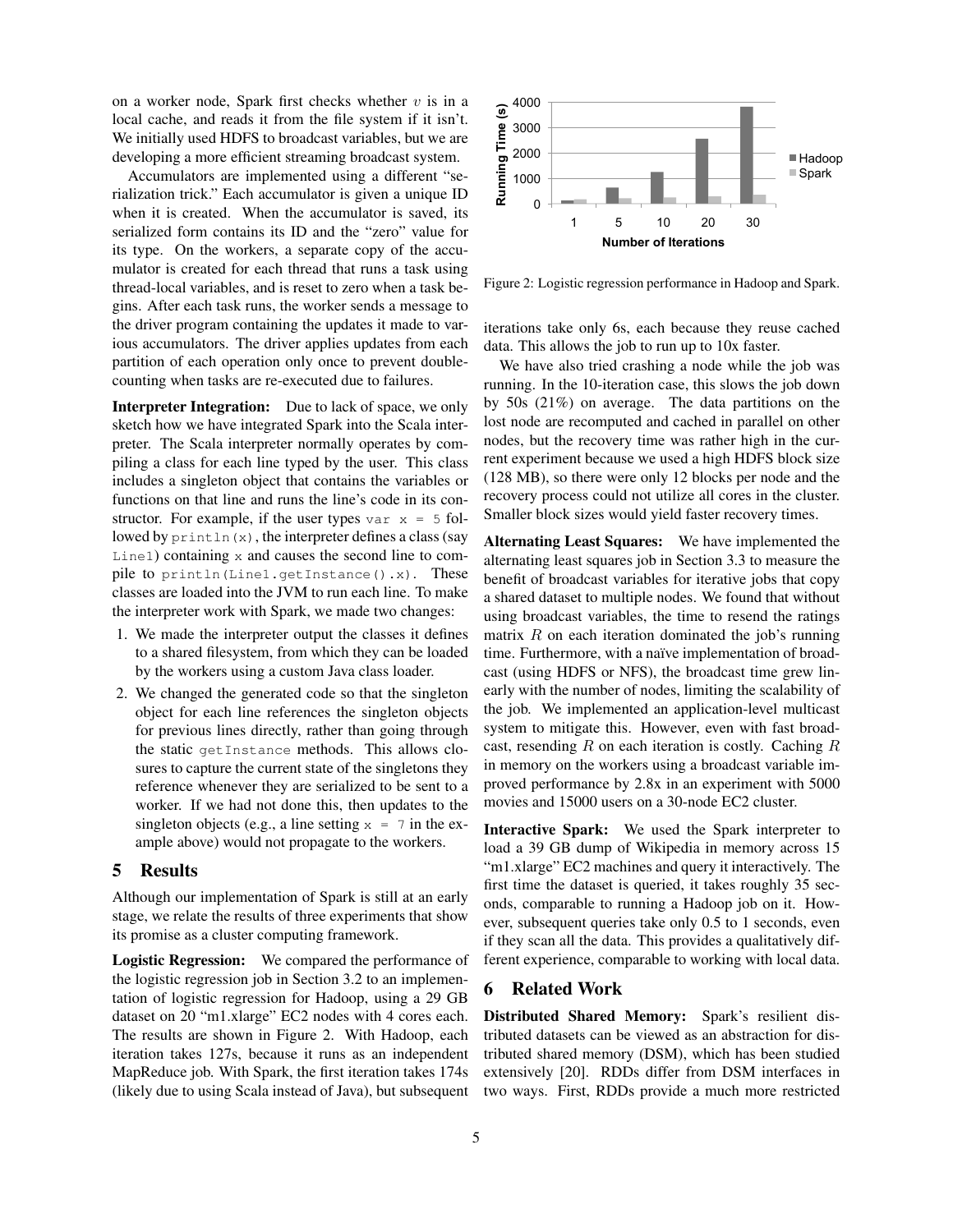programming model, but one that lets datasets be rebuilt efficiently if cluster nodes fail. While some DSM systems achieve fault tolerance through checkpointing [18], Spark reconstructs lost partitions of RDDs using lineage information captured in the RDD objects. This means that only the lost partitions need to be recomputed, and that they can be recomputed in parallel on different nodes, without requiring the program to revert to a checkpoint. In addition, there is no overhead if no nodes fail. Second, RDDs push computation to the data as in MapReduce [11], rather than letting arbitrary nodes access a global address space.

Other systems have also restricted the DSM programming model to improve performance, reliability and programmability. Munin [8] lets programmers annotate variables with the access pattern they will have so as to choose an optimal consistency protocol for them. Linda [13] provides a tuple space programming model that may be implemented in a fault-tolerant fashion. Thor [19] provides an interface to persistent shared objects.

Cluster Computing Frameworks: Spark's parallel operations fit into the MapReduce model [11]. However, they operate on RDDs that can persist *across* operations.

The need to extend MapReduce to support iterative jobs was also recognized by Twister [6, 12], a MapReduce framework that allows long-lived map tasks to keep static data in memory between jobs. However, Twister does not currently implement fault tolerance. Spark's abstraction of resilient distributed datasets is both fault-tolerant and more general than iterative MapReduce. A Spark program can define multiple RDDs and alternate between running operations on them, whereas a Twister program has only one map function and one reduce function. This also makes Spark useful for interactive data analysis, where a user can define several datasets and then query them.

Spark's broadcast variables provide a similar facility to Hadoop's distributed cache [2], which can disseminate a file to all nodes running a particular job. However, broadcast variables can be reused *across* parallel operations.

Language Integration: Spark's language integration is similar to that of DryadLINQ [25], which uses .NET's support for language integrated queries to capture an expression tree defining a query and run it on a cluster. Unlike DryadLINQ, Spark allows RDDs to persist in memory across parallel operations. In addition, Spark enriches the language integration model by supporting shared variables (broadcast variables and accumulators), implemented using classes with custom serialized forms.

We were inspired to use Scala for language integration by SMR [14], a Scala interface for Hadoop that uses closures to define map and reduce tasks. Our contributions over SMR are shared variables and a more robust implementation of closure serialization (described in Section 4).

Finally, IPython [22] is a Python interpreter for scien-

tists that lets users launch computations on a cluster using a fault-tolerant task queue interface or low-level message passing interface. Spark provides a similar interactive interface, but focuses on data-intensive computations.

Lineage: Capturing lineage or provenance information for datasets has long been a research topic in the scientific computing an database fields, for applications such as explaining results, allowing them to be reproduced by others, and recomputing data if a bug is found in a workflow step or if a dataset is lost. We refer the reader to [7], [23] and [9] for surveys of this work. Spark provides a restricted parallel programming model where fine-grained lineage is inexpensive to capture, so that this information can be used to recompute lost dataset elements.

### 7 Discussion and Future Work

Spark provides three simple data abstractions for programming clusters: resilient distributed datasets (RDDs), and two restricted types of shared variables: broadcast variables and accumulators. While these abstractions are limited, we have found that they are powerful enough to express several applications that pose challenges for existing cluster computing frameworks, including iterative and interactive computations. Furthermore, we believe that the core idea behind RDDs, of a dataset handle that has enough information to (re)construct the dataset from data available in reliable storage, may prove useful in developing other abstractions for programming clusters.

In future work, we plan to focus on four areas:

- 1. Formally characterize the properties of RDDs and Spark's other abstractions, and their suitability for various classes of applications and workloads.
- 2. Enhance the RDD abstraction to allow programmers to trade between storage cost and re-construction cost.
- 3. Define new operations to transform RDDs, including a "shuffle" operation that repartitions an RDD by a given key. Such an operation would allow us to implement group-bys and joins.
- 4. Provide higher-level interactive interfaces on top of the Spark interpreter, such as SQL and R [4] shells.

#### 8 Acknowledgements

We thank Ali Ghodsi for his feedback on this paper. This research was supported by California MICRO, California Discovery, the Natural Sciences and Engineering Research Council of Canada, as well as the following Berkeley RAD Lab sponsors: Sun Microsystems, Google, Microsoft, Amazon, Cisco, Cloudera, eBay, Facebook, Fujitsu, HP, Intel, NetApp, SAP, VMware, and Yahoo!.

#### References

[1] Apache Hive. http://hadoop.apache.org/hive.